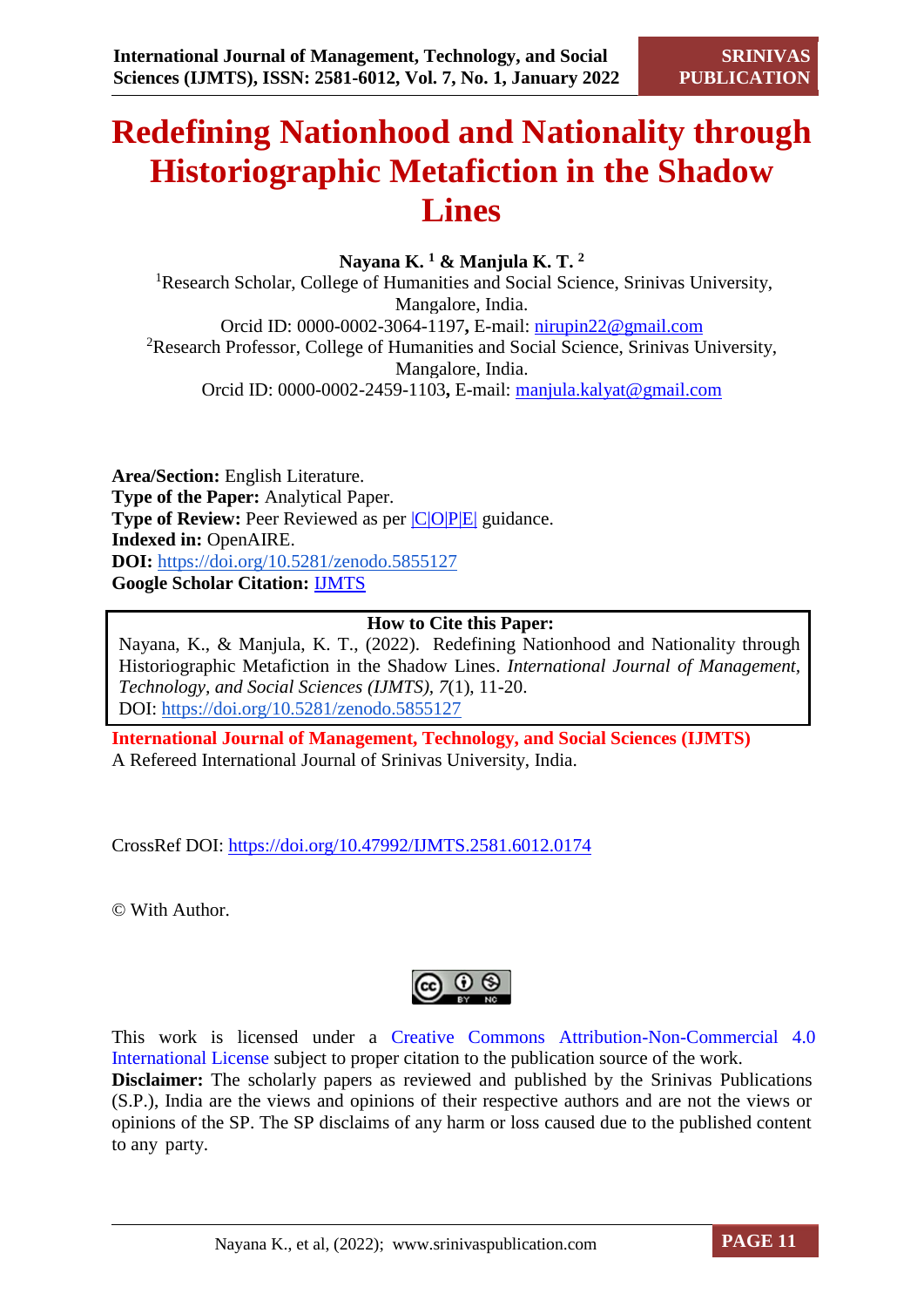# **Redefining Nationhood and Nationality through Historiographic Metafiction in the Shadow Lines**

**Nayana K. <sup>1</sup> & Manjula K. T. <sup>2</sup>**

<sup>1</sup>Research Scholar, College of Humanities and Social Science, Srinivas University, Mangalore, India. Orcid ID: 0000-0002-3064-1197**,** E-mail: [nirupin22@gmail.com](mailto:nirupin22@gmail.com)  <sup>2</sup>Research Professor, College of Humanities and Social Science, Srinivas University, Mangalore, India. Orcid ID: 0000-0002-2459-1103**,** E-mail: [manjula.kalyat@gmail.com](mailto:manjula.kalyat@gmail.com)

## **ABSTRACT**

**Purpose:** *Postmodernism is a general movement that developed in the late 20th century across [the arts,](https://en.wikipedia.org/wiki/The_arts) philosophy, art, architecture, and criticism, marking a disappearance from [modernism.](https://en.wikipedia.org/wiki/Modernism) The term has been more often used to describe [a historical age which](https://en.wikipedia.org/wiki/Postmodernity)  [followed after modernity.](https://en.wikipedia.org/wiki/Postmodernity) Postmodernism is a period of uprising which refers to ups and downs in each walk of life and the different disciplines of knowledge be it literary work, philosophy, or science. Postmodern literature revokes some modern literary methods by transforming them. Historiographic Metafiction is a contradictory term that consists of two opposite categories such as history and metafiction. It is having dual representations because such writings reflect the reality as well as fictional position. An attempt is made by the Post-colonial Indian English writers to liberate Indian English literature from the foreign bondage. Historical events such as agitations, migration, movements, refugees, colonial hegemony; social-economic and cultural problems like encounter of the east-west, caste, and class became the concerns of the writers.*

**Design/Methodology/Approach:** *This paper is prepared by making a study of Primary source and accumulating secondary data from educational websites and written publications. This qualitative research is carried out by studying and interpreting the existing knowledge on the subject. The paper tries to analyze the historiographic metafictional features as depicted in The Shadow Lines by Amitav Ghosh.* 

**Findings/Result:** *After reviewing many articles, books and thesis it has been found that the paper aims to study Amitav Ghosh's notions like " Nationhood and National distinctiveness in "The Shadow Lines" as a reminiscence novel, highlights a few historical happenings like the Second World War, the Swadeshi movement, and the Partition of India in 1947 and communal uprisings in Bangladesh and India. The ardent nationalism upheld by the protagonist that is the narrator's grandmother is questioned and re-analysed. Ghosh searches for appropriateness of traditional identity such as nation and nationalism.* 

**Originality/Value:** *This paper makes a study of the major character Thamma with special reference to her concerns of Nationhood and Nationality. The identity of Thamma in the novel is given prominence being a woman she stands for her thoughts and identifies her as an individual who faced tragedy but still who had the courage to raise her voice till the end.* **Paper Type:** *Analytical Research paper.*

**Keywords:** Postmodernism, Historiographic Metafiction, Redefining nationhood, Nationality.

### **1. INTRODUCTION :**

The expression "Metafiction" was designed by William H. Gass in his book Fiction and the Figures of Life [1]. Writing style devised in the fictional writings makes the readers realize the fictional position of a text. Metafiction not only includes modernism but also overlays postmodernism. Metafictional writings are the collection of fictional events and features. The postmodern writers implement it to bring together their writings differently. Through metafictional writings, the writers form a fictional by the use artificial language and strange elements. Metafiction is applied as a narrative technique that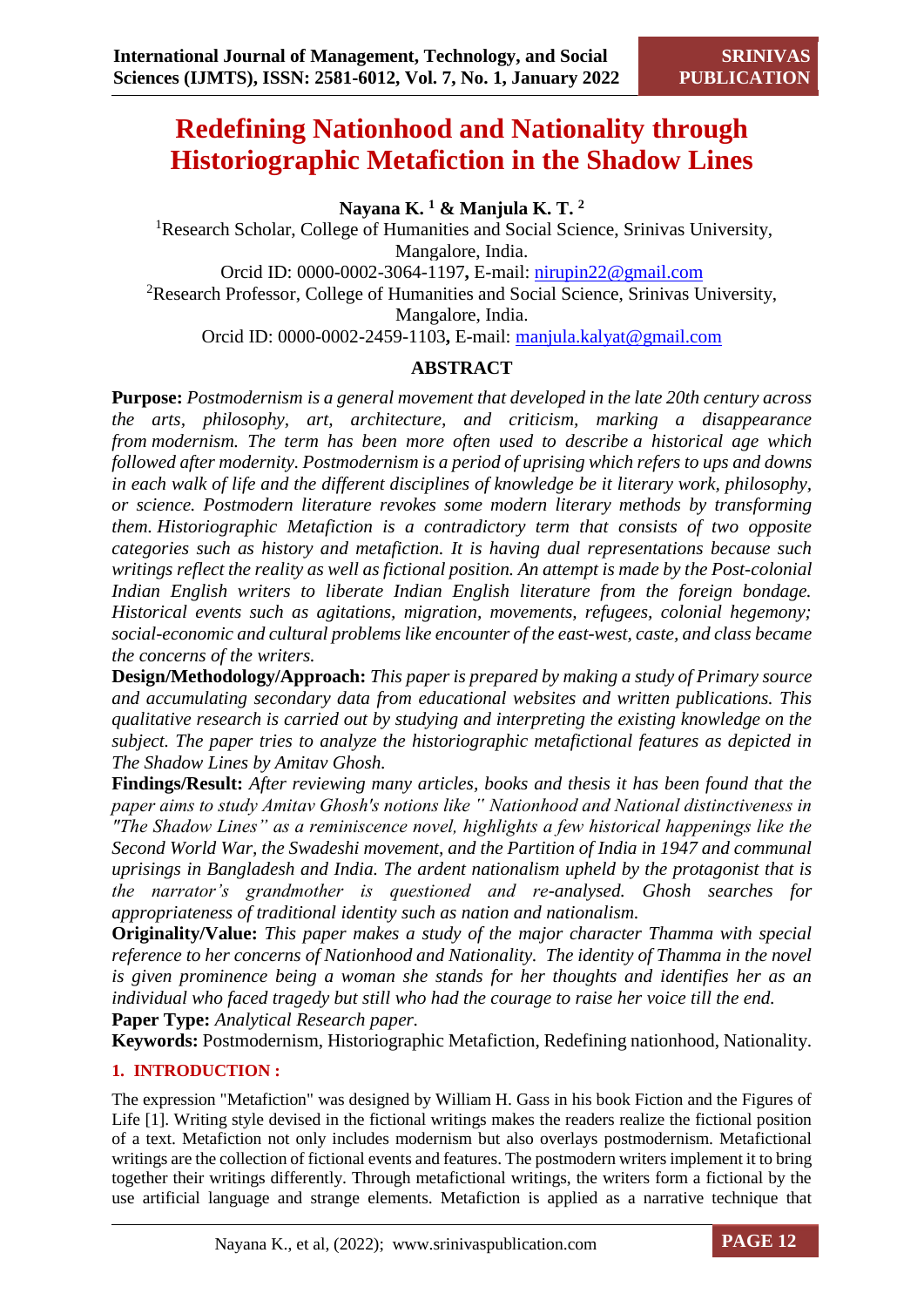knowingly takes the person who reads into an imaginary world. Metafiction was a term given to fictional writings which self-consciously and systematically draws attention to its status as an object to ask questions on the connection between fiction and reality. In providing a critique of their methods of construction, such writings not only examine the essential structures of narrative fiction, but they also explore the possible fictionality of the domain outside the fictional text.

#### **2. OBJECTIVE OF THE STUDY :**

The papers is analytical in nature and the objective of the study pertaining to *The Shadow Lines*: A Critique of Boundaries, attempts to problematize and understand the concept of boundaries, nationalism, patriotism, history and freedom. Further, efforts have been made to collect data and understand the manner in which studies have explored certain ethical standards which need to be followed for safeguarding social relationship, determine the research implications on which the present study is made.

#### **3. METHODOLOGY :**

The researcher has reviewed almost fifty research articles, Amitav Ghosh's *"The Shadow Lines"* as primary text, an attempt is made to review the secondary sources like the articles both national and international, interviews, reviews published by scholars and the author himself pertaining to the text. The online search was made to collect the database through Google scholar. The studies reviewed are peer reviewed journals, original research papers, National and International Publications. An attempt is made to apply Postmodern, Post-colonial and Pre-colonial theories in order to understand the topic as well as the text selected. A gist of concerned articles is given. In the references the works citied of the articles is mentioned. The researcher has referred and followed APA Manuel for the citation of the research papers.

#### **4. HISTORIOGRAPHIC METAFICTION :**

The believed postmodern literary technique, "Historiographic Metafiction" was termed by Linda Hutcheon in her book entitled A Poetics of Postmodernism, made its presence during the postmodern era. Postmodern writers have disseminated this literary technique by applying it in their writings. The term historiographic metafiction was coined by reconstructing fiction and history. It indicates the close association and effect between two diverse literary genres such as history and metafiction. It is a coming together of historical and fictional elements. It is mentioned to be self-reflexive ass it unexpectedly introduces the readers to historical facts, personalities along with fiction. Historiographic metafiction is ideally referred to as the self-consciousness of history as well as fiction since the writers rebuild and rethink as these writings show both fictitious and accurate occurrences [31].

Historiographic Metafiction is considered to be a postmodern literary method that portrays the conflicting thoughts and views of the writers in their work. Historiographic metafictional writings are areas of confrontation between fictional/historical and present and past. The clash of two contradictory viewpoints tries to create two worlds namely: the imaginative and the real world that takes the person who reads outside a literary text. The conflict of history with fiction fades away because the genuine elements begin from the literary texts.

One of the features of historiographic metafiction is rewriting history and rethinking the past. Fiction and history are two narrative genres that depict two distinct structures of two worlds: the fictional and the real. Characters and circumstances are transformed into an appropriate story shape in these writings. According to Linda Hutcheon, these two genres can be textual creations that are unoriginal in the sense that they rely on early inter-texts and inherently burden a historical metafix, at least not in history. There are, however, historical and fictional synthesises that can be used to achieve this equivalence. Amitav Ghosh has attempted to reconnect his readers to the external world of the texts by employing the technique of Historiographic Metafiction. Amitav Ghosh's writings are self-consciously metafictional and related, presenting historical references and personages. It's a narrative in which the narrator shows himself as a character as well as a narrator who symbolises Historiographic Metafiction [2].

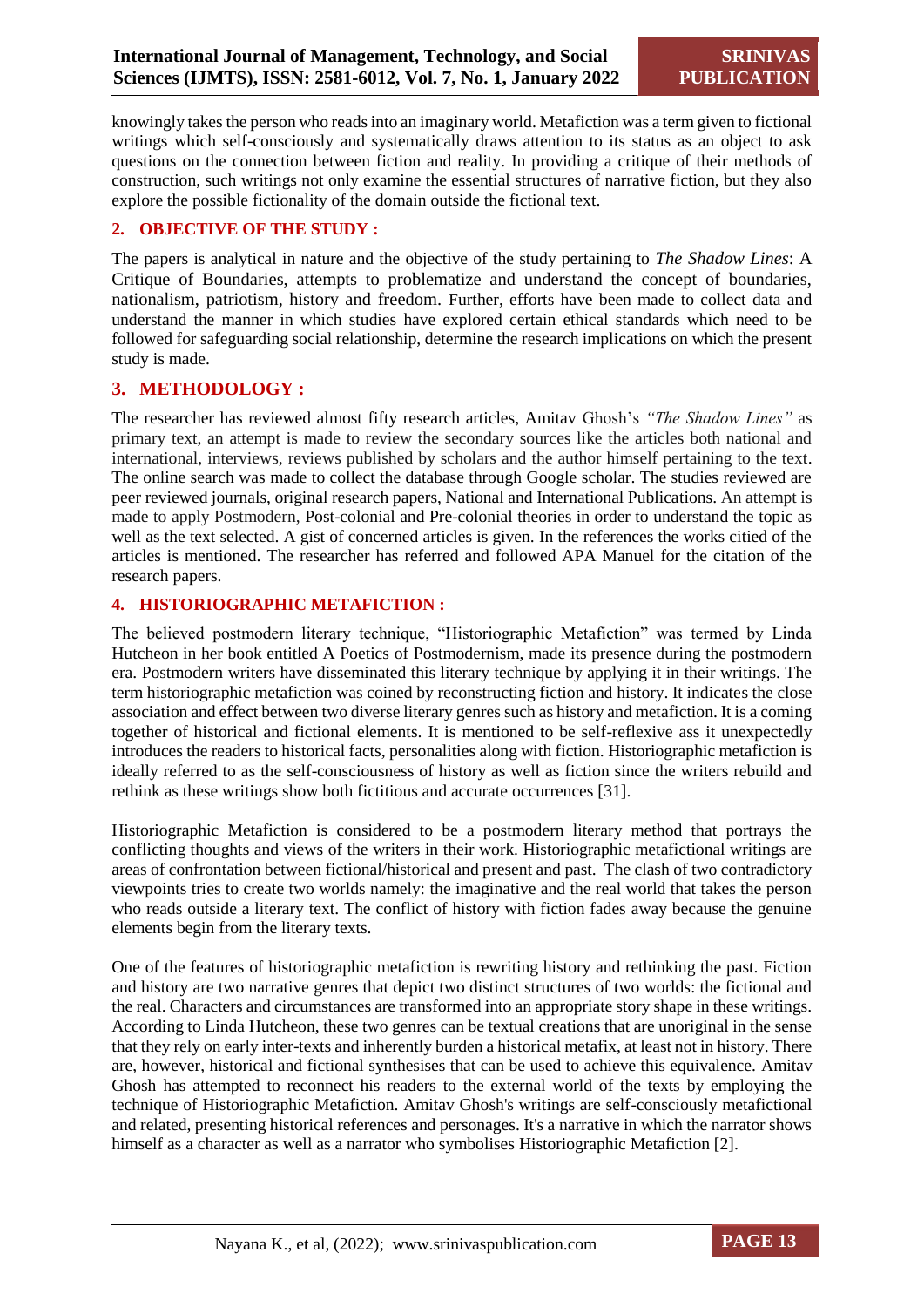#### **5. POSTCOLONIALISM :**

Postcolonialism is a state of mind, an essential step in the development of cultural processes and selfawareness. Ghosh's writing attempts to include his feeling of belonging, national identity, geography, rituals, national culture, and tradition, all of which are fundamental to postcolonial fiction.

Ghosh's post-colonial perspective allows him to show the melancholy of passivity, the failure of consumerism, disillusionment, the continual quest of truth and identity, unrequited love, and so on in The Shadow Lines. The issue of borders and maps is crucial in Ghosh's post-colonial context because he feels his people have suffered as a result of the divides generated by geographical limits. His works span the two literary genres of history and fiction. The confluence of these two genres is known as "historiographic metafiction" [3] [4].

#### **6. NARRATOR'S APPROACH :**

The Shadow Lines, written by Amitav Ghosh and published in 1988, was the author's response to another extraordinary event in the Post-Colonial Indian scene: the 1984 Anti-Sikh riots that erupted across the country in the aftermath of the assassination of then-Prime Minister Mrs. Indira Gandhi by her Sikh bodyguards. To begin with, the magnitude of these riots, which appeared to be State-sponsored, was comparable to the earlier sectarian agitation of the 1947 partition. The novel is centred on the narrator's experience as a young schoolboy during the communal riots in Calcutta in 1964, as well as his investigation of the gap in perception that pervades the recording of such occurrences. By adopting excessive and banal journalese that drowns the powerful, the author creates a great work that deals exclusively with the implications of the Partition and is particularly concerned with the Partition on the Bengal border. It is important to remember that Ghosh is the most well-known Indian-English novelist who is concerned with the partition of Bengal [5].

Amitav Ghosh employed the first-person narrative approach to explain historical events, political concerns, and his personal experiences in his novel The Shadow Lines. Historical events, situations, and characters are reconstructed and restructured in narrative fiction. Writers make use of narrative style, vocabulary, and ideology to teach readers how and what happened in history. In the opening lines of the novel the narrator makes a mention that Mayadebi, his father's aunt, visited England in 1939, thirteen years before he was born, with her husband and her son, Tridib [6].

The novel uses a complex and fragmented narrative technique to capture the perception of time and events. The novel is divided into two parts: 'Leaving' and 'Coming Home.' Both titles are ironic because Ghosh's handling of distances creates the impression that a person cannot 'go away' or 'come home.' The narrative shifts back and forth between the past and the present. Ghosh, expertly manipulating time, attempts to merge memories and present realities together. In the first half of the novel, Ghosh addressed the process of 'moving away,' or the dispersal of his characters across continents, as well as how interpersonal relationships across cultural barriers can/cannot be destroyed.

He explored the backdrop of political events bridging nearly two decades, post-colonial culture displacement, and the loss of the subcontinent's cultural unity in the part 'coming home.' Fixity points that were originally set by one's birth, home, or even nation are now shadow lines. As a result, there is a strong sensation that the protagonists are on their way to Calcutta, returning from Calcutta, headed to London, or returning to Calcutta [7].

In contrast, Tha'mma, belongs to a generation that uprooted itself in 1947. Ghosh's juxtaposition of history and realism with the concepts of freedom, nationhood, and nationality is brilliantly manifested through the character of Tha'mma. Going back to partition of Bengal Ghosh shows cases of Tha'mma's character that was to run between her place of birth and her place of living dating back to the partition of Bengal. Overall, we come across a focus on the personal identity, the struggle with national and political challenges, and the creation of nation, nationality, and nationalism, as well as personal identity constructs.

A person's identity or sense of belonging to at least one state or nation is referred to as nationhood. Nationhood refers to the specific feeling one has about a country that one shares with a group of people, regardless of one's legal citizenship status. Nationhood is defined as "a sense of difference," a "feeling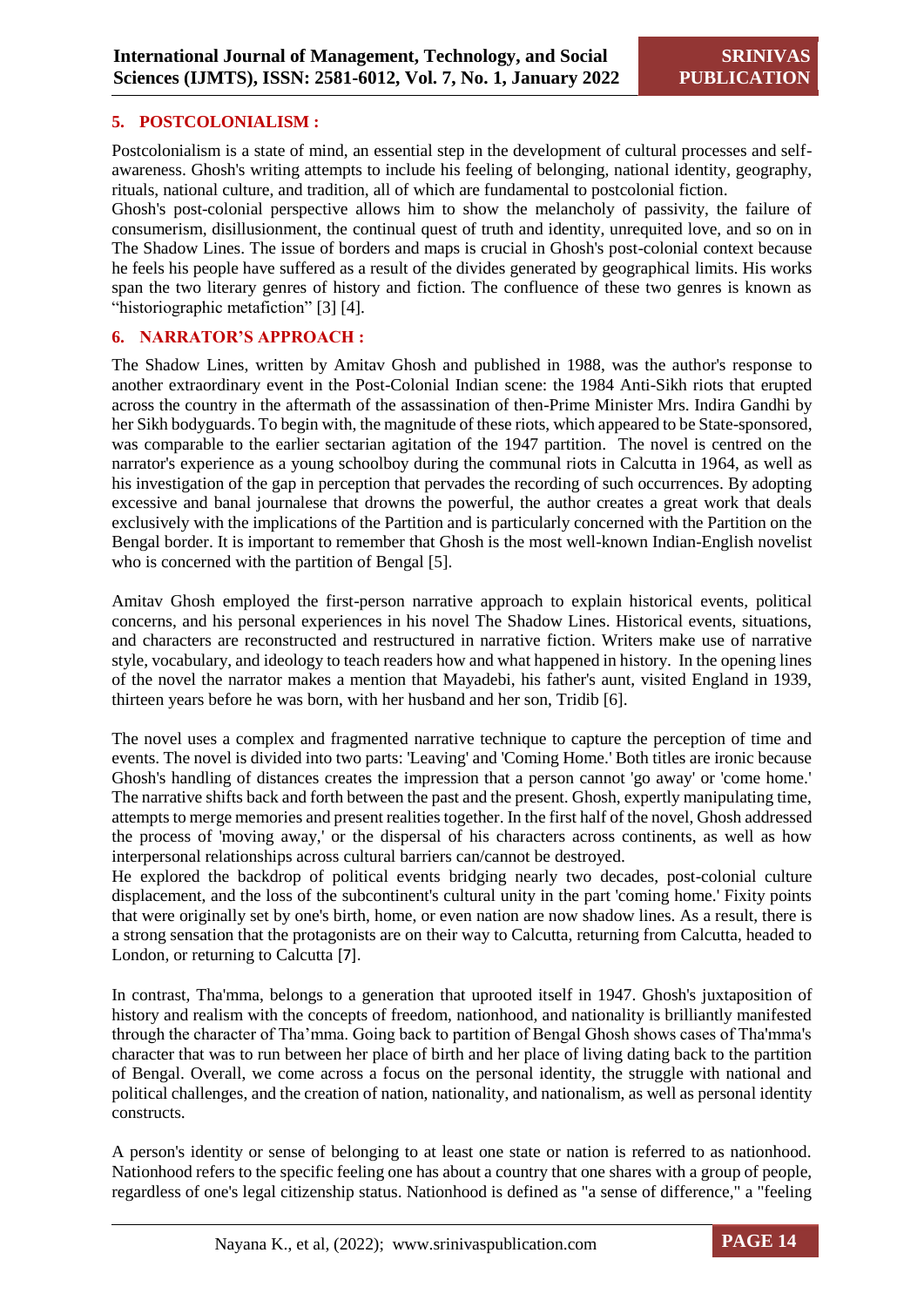and recognition of 'we' and 'they.'" Nationhood can emerge as a united experience as a direct result of the features that emerge from "common opinions" in people's daily lives: nation's history, language, national symbols, national consciousness, and social artefacts. The novel's central theme is India's partition and, as a result, the trauma of East Bengal's partition. The narrator of Ghosh's novel, a young boy who was brought up in post-partition India in Calcutta and Delhi. Partition causes disturbance for three generations. The novel's themes include the agonies of dislocation, the sensation of solitude in the accepted land, and the insatiable longing to return to one's homeland [8] [9].

Ghosh's confrontation with nationalism and national identity is unmistakable in The Shadow Lines. A man's entire reality, present, past, and future, is linked to his own country, native land, or motherland. The Shadow Lines is a story about events that are connected to one another. The majority of the narrative takes place in Calcutta, Delhi, and London, and at times uses them as backdrops for various historical events that defined the Indian Subcontinent, such as the Swadeshi Movement, India's partition, and the communal uprisings of 1963-64 in Calcutta and Dhaka, as well as, to a lesser extent, World War II [10].

The plot revolves around the narrator's grandmother, Tridib, Ila, and May Price, with memories shifting from the past to the present and back again. After Bangladesh was partitioned in 1947, Dhaka was declared the capital. (From East Pakistan) Tha'mma's (Narrator's Grandmother) perception of Dhaka as a home had been dramatically altered by the partition. She was going back to Dhaka as a stranger, not as a native. She, who was born and raised in Dhaka, must confront the harsh reality that Dhaka is no longer her home following 1947. The question that haunted her was, who does she represent? Is she an Indian solely because she is a Hindu and lives in Calcutta? [11].

Dhaka would remain a 'home' only in her memory, a 'home' she couldn't visit, in Calcutta, where she settles after her husband's unexpected death, in the less prosperous area of Bhowanipure. Ila yearned to be free of the suffocating tradition that defined individual events. Ila lives a pre-existing life aboard a pre-existing life of mere survival abroad, free of Indian customs and culture. Ila, in contrast to the narrator's character sketch, remains unimaginative and stagnant, unable to comprehend the narrator's emotion and passion. Ila disregards her roots and seeks refuge in insignificant political events in London, wishing to be a part of European history rather than her own. Ila, a colonial product, rejects her past and community, further defining her as a 'greedy person in the Tha'mma's eyes [12].

She believes she went there for money. Ila's 'Lack of Rootedness' and 'Culture Contradiction' force her to pay the price for being duped by Nick Price. She dismisses her past in favour of her fantasy of freedom, which she believes is only possible in her own 'imaginary' world. What attracted her towards London, was not that there was something extraordinary. She wanted to go there not for happiness but she was desperate to be free. She wanted freedom from the bloodthirsty culture, and free of everyone [13]. Ila rejects everything Indian in The Shadow Lines and attempts to forge her own identity in an alien land. Ila was born outside of India and now travels the world with her diplomat father. She, however, lacks roots. She can't seem to find a place where she belongs. She's lonely and depressed. She marries Nick in an attempt to reject her roots and identify with the West, only to discover that he is cheating her for variety's sake. She is rootless and lost by the end of the novel, clinging to Robi's and members of her family's arms. Her attempt to accept an alien culture fails, and she eventually realises the value of returning home to one's family [14].

Ghosh emphasises the division caused by borders, elaborating on the saying "divide to unite". Partition occurred in 1947, and Dhaka became the capital of East Pakistan, the narrator adds, as if the reference to India wasn't clear enough. After that, there was no way they could think of returning.

Indeed, the Indian partition marks the end of the family's history, as reunification is no longer possible. The documentary The Shadow Lines investigates how the partitions of 1947 and 1971, as well as the subsequent creation of borders, shaped Indian identity [15].

Tha'mma is extremely proud of her heritage, which includes her long-lost family in Dhaka, her sister in another country, and her husband sahib. Tha'mma bears the agonising burden of memory. She carries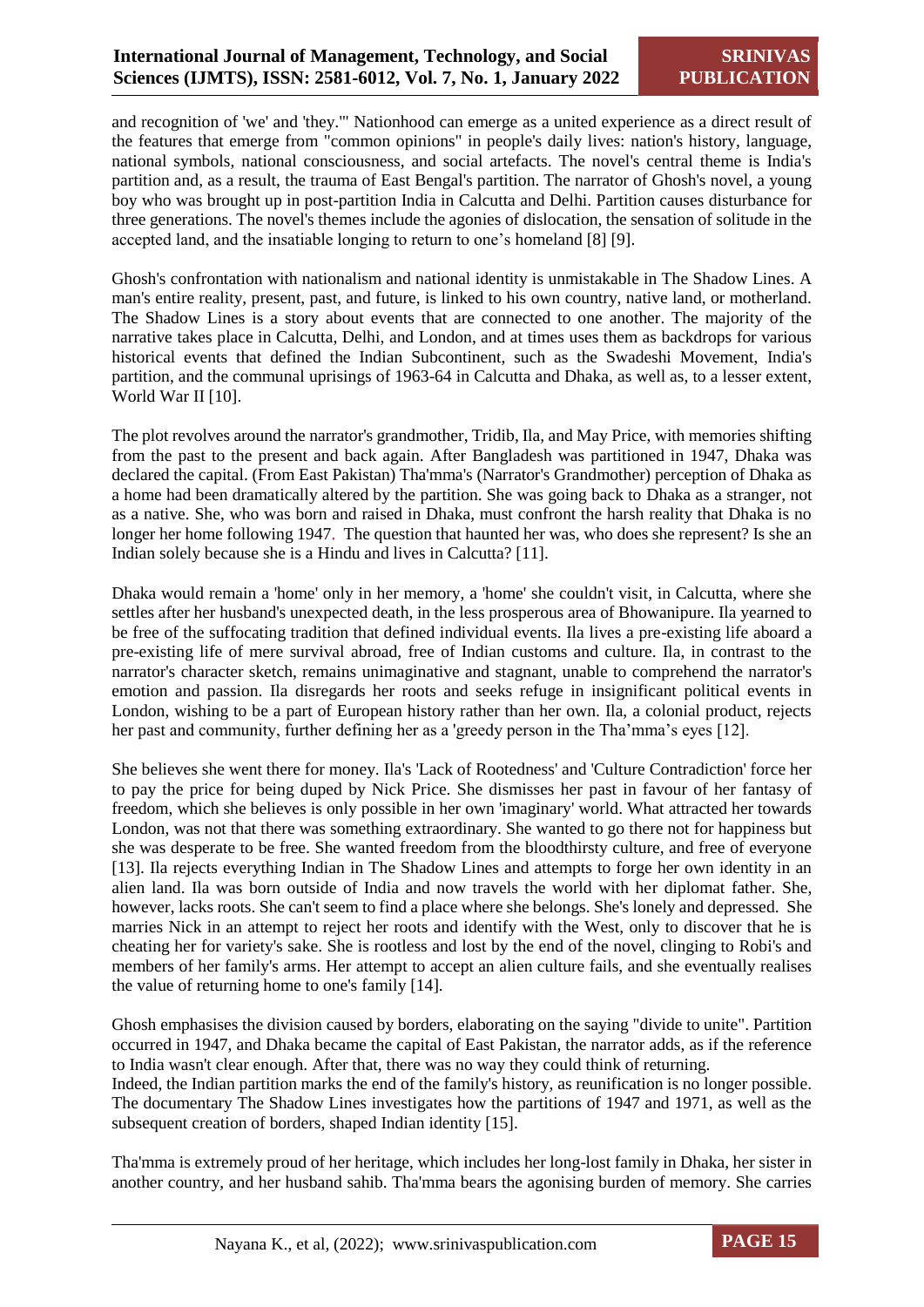childhood memories, numerous contacts, private, material, and immaterial possessions, but she does not share her sorrows with anyone. She looks at the lake, blankly. Her hometown, Dhaka, has changed so much over the years that she can't reconcile her memories of it with the reality that it now provides [16]. Despite their age, position, beliefs, and shifting perspectives on reality, the narrator, Tridib, and grandmother share a distinct Indian feeling, indeed an expression of nationalism, that Ila, an Indian in the West, cannot imagine or be a part of. For example, the narrator's grandmother is a character who adapts to this way of thinking and for whom the nation serves as a clear indicator of identity. She represents a genuine view of the country against which other characters' perspectives, such as Tridib's, Ila's, and the narrator's, can be judged [17].

Tha'mma clearly values blood and nationhood bonds and is willing to let go of bitter family feuds. To some extent, her freedom is won through bloodshed and violence. It's fascinating to realise that she was captivated by the terrorists and desired to act like them in order to gain her freedom. During her youth, she wished to be a part of the Swadeshi movement and to be able to do anything for the country. When asked if she would have killed the English judge if given the chance, she responds, that she would have been scared, but would have pleaded for strength, and God willing, she would have killed him [18].

Tha'mma's imagination is constrained by the concept of nationalism. Tha'mma had no idea her nationalism and sense of freedom had destroyed her home and spilled her kin's blood. She was of the opinion that there is a need to destroy them before they could cause the worst damage. She refuses to acknowledge that, in the absence of war, national liberty guarantees individual liberty until the very end. Her militant nationalism is on display when she explains the Englishmen's creed and applies it to the Indian context, as follows: War is their religion. That is what it takes to build a nation. When this happens, people forget whether they were born this way or that, Muslim or Hindu, Bengali or Punjabi: they are revealed to be a family descended from the same pool of blood. She felt it is ones bound duty to contribute their best to India [19].

She has an unexplainable attachment to the family jewellery, despite her willingness to sell it to raise funds during riots. In 1965, she donates her prized chain, which was the first gift she received from her husband after their marriage, to the war fund. She justifies her actions to her grandson, by saying, that she had donated it to the war fund, as she had no other choice and the utmost necessity was freedom of the nation. Continuing to be united and assassinating them before they assassinate or destroy should be the priority [20]. She feels often they may not be opportunities and the right time has come to strike the enemies with finally, with tanks, guns, and bombs, we're fighting them properly. Her desire for liberty is undeniably a desire for nationhood, for which she is willing to pay any price.

Tha'mma, on the other hand, believes that Ila does not understand the true spirit of England and therefore does not have the right to stay in the country. Everyone who lives there has earned the right to be there through blood: through the blood of their brothers, fathers, and sons. Because they've drawn their borders in blood, they know they're a nation. Despite the fact that she lives in a frozen past, the reality of nationhood in her case is fairly consistent. She is worried about her elderly uncle dying in a foreign country, nearly abandoned and alone in his old age, as a devout militant nationalist. She tells her son whether they recognise each other doesn't matter, but still they are the same flesh, blood, and bone, and maybe after many years, they would be able to make amends for their bitterness and hatred [21].

When Tha'mma goes on a rescue mission to Dhaka to return her Jethamoshai to India, her sense of belonging to the country is shattered. When Tha'mma returns to her motherland of Dhaka (Bangladesh) after several years and for the first time since partition, her beliefs about nation, religion, and belonging begin to be shaken. She wonders if she can see the India-East Pakistan border from the plane window before she leaves. She is surprised to learn that she will not be able to see any dividing line between India and East Pakistan from the plane because in the modern world, borders are crossed within airports when disembarkation forms with information about nationality, date of birth, place of birth, and so on are filled out. When Tha'mma discovers that the border isn't actually on the border, she is completely perplexed [22] [23]. The narrator expresses his feelings by saying: that his grandmother's eyes widened,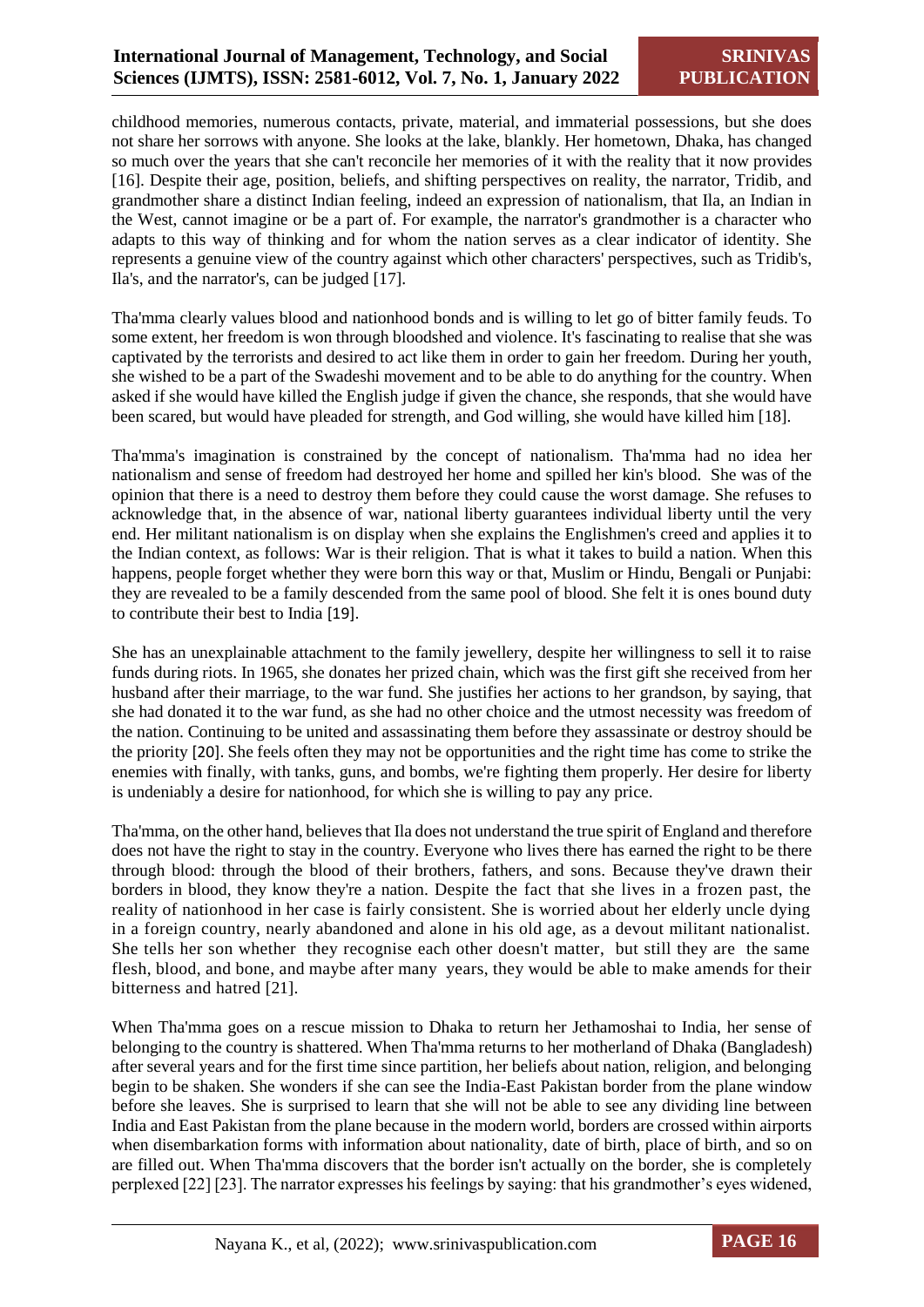with an expression of surprise while it was not until many years later that she realized that she had to fill in the form "Dhaka" as her birthplace, and the prospects have been troubled. For her, because she prefers neatness and order, she can't understand how her birthplace and her identity have become so confused.

Tha'mma's disillusionment grows when she is asked to fill out a passport form with her place of birth during her visit to Dhaka. Tha'mma's decision to flee Dhaka during the partition meant leaving behind old roots in search of new stability and identity. As a result, when she visits Dhaka years later, she is upset to write 'Dhaka' as her birthplace [24].

Jethamoshai, on the other hand, sees Calcutta as a 'foreign' land, much like Tha'mma sees Dhaka. It's no surprise that he stubbornly refuses to leave, despite being informed that the communal violence in Dhaka has made his stay with non-natives dangerous. Jethamoshai is senile and bedridden, but he has a better grasp of reality, he believes that geographical boundaries are pointless and unnecessary because of India's political unrest. When they tried to persuade Jethamoshai to join them in Dhaka, a riot broke out, and a mob attacked them. All three assassins were killed: the old man, Tridib, and Khalil [25].

When Tridib is murdered in post-colonial Dhaka by a violent Muslim mob that has organised itself across borders, similar to other Hindu and Muslim mobs, Tha'mma loses her grip on reality. The Hindu-Muslim riots are an example of violence that has eluded the government's authority and control because it is not organised and contained. This uprising was sparked by the Hazratbal incident in faraway Kashmir. When the holy Relic is displayed, the Hazratbal monument, which houses it, has become a major pilgrimage site, with crowds of Kashmiris of all religious faiths flocking to the sanctum. On December 27, 1963, the Mu-i-Mubarak was relocated to Kashmir, after 263 years in the Hazratbal mosque. The national outpouring of grief was quickly destabilised by destabilising political and religious forces. The communal unrest in Khulna spread to Dhaka and then to Calcutta, where it was mirrored. It was unimportant news for the people of other states. The author appears to be uniting those who are one while projecting hazy and unreal boundaries [26] [27].

The outbreak of violence occurs outside of the rhetoric of organised warfare with adversaries across borders, destabilising the established national conversation and description of events that have occurred and subsided, followed by the story of Tridib's death several years later. Ghosh first introduces Robi, Tridib's younger brother. Tridib's death cements his place as an advocate for a postcolonial Indian identity. Robi, who was born in the post-colonial period, has grown up with the identity of an independent Indian citizen and has never faced decolonization or partition. His participation in the Bangladesh uprising, which resulted in the death of his brother, qualifies him as an Indian awareness ambassador [28] [29].

The real tragedy of partition was the abrupt end of a long and communally shared history and national heritage. Relationships between Hindus and Muslims were not without disbelief, suspicion, or angry rejection of the other group's habits and practises by one group, but such instances of active wickedness and communal confusion were a rare exception to the common bonds of mutual goodwill and warm approaches of close brotherhood [30].

Not only Tha'mma, but also the narrator, May Price, and Nick Price, feel at home in a variety of settings. The narrator, who grew up in a particular social and cultural environment, is uprooted from his safe environment and forced to travel indefinitely in pursuit of academic and professional excellence. He travels to Delhi, London, and other cities and discovers that the mission is ultimately futile. As a result, individual relationships are in a state of confusion, chaos, and disorder.

#### **7. CONCLUSION :**

Historiographic Metafictional works are never finished, and the last page of a novel is left open for the reader to interpret. Readers have the freedom to draw their own conclusions. Because Amitav Ghosh uses historiographic metafiction, a postmodernist literary technique, he does not provide a conclusion at the end of The Shadow Lines, leaving readers sceptical.

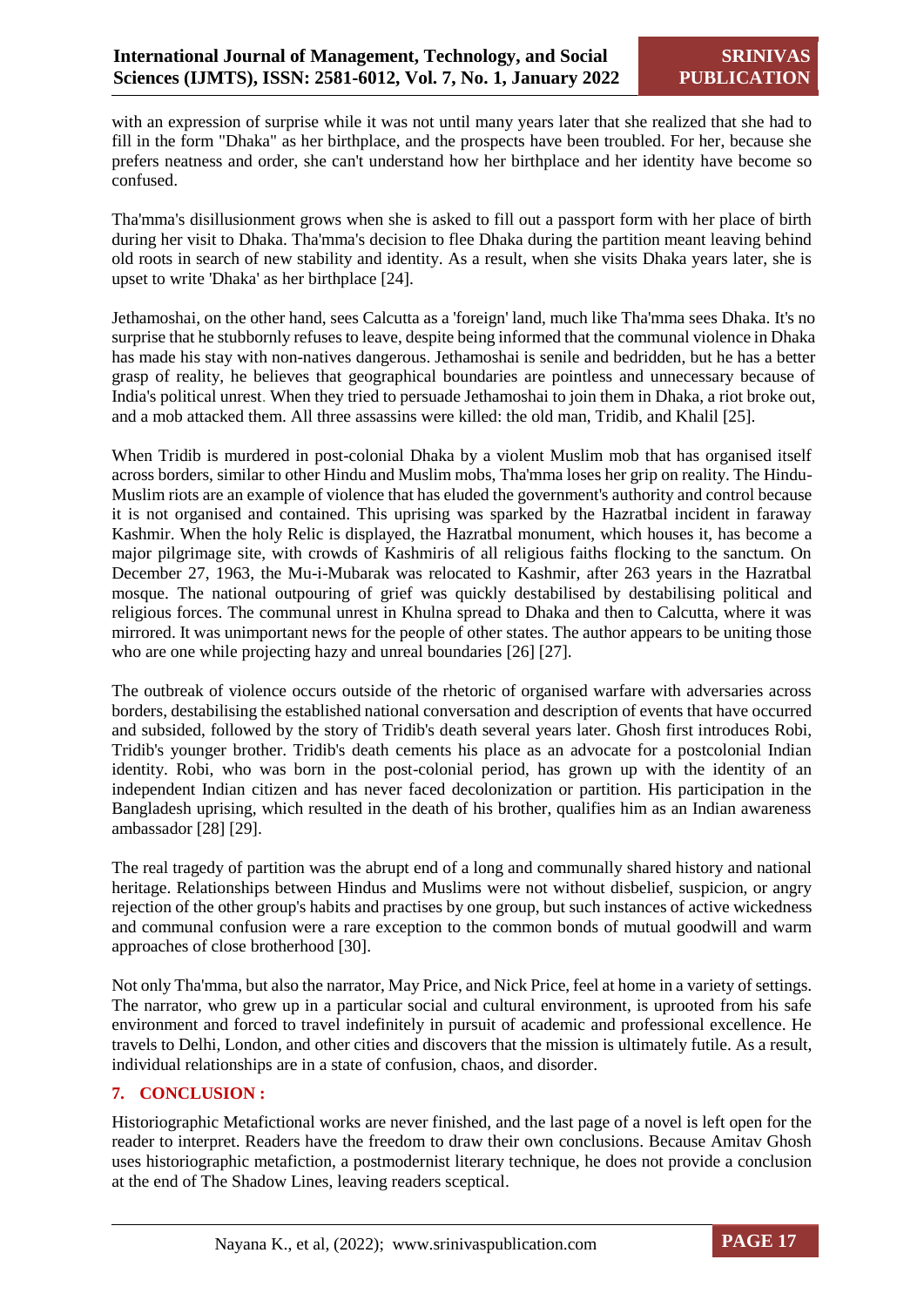Ghosh looks into the strangeness and irrationality of traditional identities like nation, nationality, and nationalism. He has emphasised this in three ways: (1) political borders are questioned and shown to be arbitrary as they are drawn arbitrarily by politicians, (2) the idea of nation as a homogeneous entity is compared with inhumane activities poisoning the brotherly relationship among different races of the country, and (3) the created border is discovered – showing identical scenes of violence across the border on the one hand and a sense of oneness with people from other countries on the other. Ghosh attempts to create an image of global protection in "The Shadow Lines" by incorporating various cultures and creating a unified universal picture with a single entity and reality.

The shadow line that divides the two countries is similar to an imaginary border line. This imagery shadow line found on atlases has caused personal problems for a number of people. A traumatic situation is created in the minds of the locals when a similar line is formed or fixed. As a result of the new line, they find themselves in an unneeded bind. I simply attempted to identify the situations and scenes depicted in the novel The Shadow Lines in this research paper.

This isn't a story about the grandmother or Jethamoshai in particular; rather, it's a description of a specific type of historic and ethnographic notion of past realities and events. It's the story of every man who bounces back and forth between the past and the present, the nation and the state, historical motifs and descriptive anthropology, and so on. The narration of the novel comes to an end, but it is not completed. It raises serious concerns about our ancestors, identities, and issues such as "What is the point of going to war? What is causing the rioting? Why do we split up? What is the purpose of borders? What is the purpose of shadow lines?"

Ghosh's novel The Shadow Lines ends abruptly because he does not tell his readers what happens to the characters. How is Ila's marriage to Nick Price going, and is she happy with him? The novel of Amitav Ghosh does not have a conclusion because he has left it up to the readers to draw their own conclusions by expressing their own points of view.

Two generations of migrant women, the grandmother and Ila, serve as figures in this novel, representing various types of nationality and migration viewpoints made common by globalisation. To summarise, the world is not as simple as the atlas depicts it, but there are numerous unavoidable facts hidden within those solid lines that have resulted in political aggression and violent bloodshed.

#### **REFERENCES :**

[1] William H Gass (1978). Fiction and the Figures of Life. David R. Godine, Publisher, ISBN : 978- 0879232542.

[2] Almond, I. (2004). Post-colonial melancholy: An examination of sadness in Amitav Ghosh's The Shadow Lines. *Orbis Litterarum*, *59*(2), 90-99. [Google Scholar](https://onlinelibrary.wiley.com/doi/abs/10.1111/j.0105-7510.2004.00798.x)  $\times$  [CrossRef/DOI](https://sci-hub.mksa.top/https:/doi.org/10.1111/j.0105-7510.2004.00798.x) $\times$ 

[3] Bose, B., & Gandhi, L. (2000). Postcolonial theory: A critical introduction. *World Literature Today*, *74*(1), 254-270. [Google Scholar](https://www.proquest.com/openview/0b66a1821fbbbbf528bb9846276be481/1?pq-origsite=gscholar&cbl=243)<sup> $\lambda$ </sup>

[4] Kasikhan, H. R., & Kasikhan, N. (2015). Postcolonial approach to Amitav Ghosh's The Shadow Lines. *Mediterranean Journal of Social Sciences*, *6*(4), 247-255 [Google Scholar](https://www.richtmann.org/journal/index.php/mjss/article/view/7285)  $\lambda$  [CrossRef/DOI](https://sci-hub.mksa.top/10.5901/mjss.2015.v6n4s3p247) $\lambda$ 

[5] Mondal, A. A. (2003). Allegories of identity: ''Postmodern'' Anxiety and ''Postcolonial'' Ambivalence in Amitav Ghosh's in an antique land and The Shadow Lines. *The Journal of Commonwealth Literature*, *38*(3), 19-36. [Google Scholar](https://journals.sagepub.com/doi/abs/10.1177/00219894030383003)  $\times$  [CrossRef/DOI](file:///C:/Users/P.S.%20Aithal/Downloads/doi.org/10.1177/00219894030383003) $\times$ 

[6] Bera, R. (2017). Decolonization of mind in Amitav Ghosh's writing: A postcolonial study of The Shadow Lines. *IJOHMN (International Journal online of Humanities)*, *3*(2) 1-8. [Google Scholar](https://d1wqtxts1xzle7.cloudfront.net/59956559/document_320190708-45484-9r02of-with-cover-page-v2.pdf?Expires=1634799274&Signature=AQ3M-hqjgBPt6OAPnJ1DpUAu6X28dx64PgffnUU1idjIrs6gaiKW0X4tdxMjO2EQ87cdZzjSYwT29J1YkXvt4SBqsA5HWDwIeIPSBjcpEaY4zg~abysWTrDLIeIUC) ×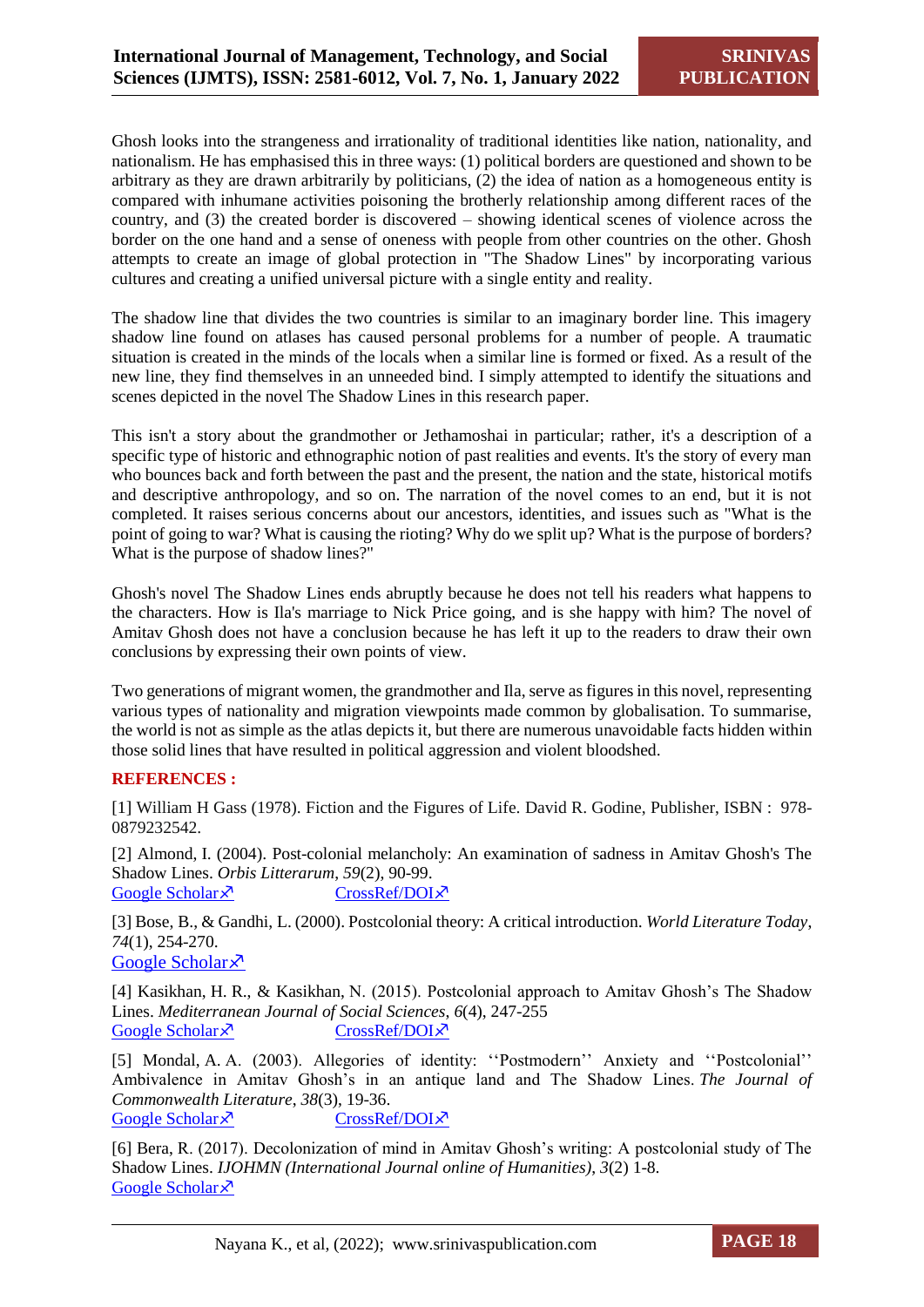[7] Bhavani, P., & Kannadhasan, D. (2019). The conflict of nation and partition in Amitav Ghosh's The Shadow Lines. *History Research Journal*, *5*(4), 59-66. [Google Scholar](https://thematicsjournals.org/index.php/hrj/article/view/7117)  $\times$  [CrossRef/DOI](https://thematicsjournals.org/index.php/hrj/article/view/7117/3331) $\times$ 

[8] Ghosh, A., & Amitav. (2010). The Shadow Lines. *Penguin Books India*, *1*(1), 128-159. [CrossRef](https://www.scribd.com/book/380707022/The-Shadow-Lines-A-Novel)<sup>x</sup>

[9] Bharali, P. (2012). Amitav Ghosh's "The Shadow Lines": Problematics of National Identity. *IOSR Journal of Humanities and Social Science*, *2*(2), 44-46. [Google Scholar](https://d1wqtxts1xzle7.cloudfront.net/55978287/shadow_lines_4-with-cover-page-v2.pdf?Expires=1634799633&Signature=NUPNLwWZa67o3HuIViipU7KaMheBFAYL0dIgCn8MprCm8FSj453KFYtQWONk23jMNh7POv-1G7AiN~0s4IF~Xml~FUaZCF0U2hnErkSYJQ2IZgzFnuCNEhbifGvM7bVVWJYFAe761uPN9Q)<sup> $\lambda$ </sup>

[10] Black, S. (2006). Cosmopolitanism at home: Amitav Ghosh's The Shadow Lines. *The Journal of Commonwealth Literature*, *41*(3), 45-65. [Google Scholar](https://journals.sagepub.com/doi/abs/10.1177/0021989406068734)  $\times$  [CrossRef/DOI](https://sci-hub.mksa.top/10.1177/0021989406068734) $\times$ 

[11] Chowdhary, A. (2002). Amitav Ghosh's The Shadow Lines: Critical essays. Atlantic Publisher & Dist, *1 (1*), 43-46.

[Google Scholar](https://www.google.co.in/books/edition/Amitav_Ghosh_s_The_Shadow_Lines/agCGtUlIZR4C?hl=en&gbpv=0) ×

[12] Prasad, Murari. "Amitav Ghosh's *The Shadow Lines*: Re-Reading its Craft and Concerns". *Asiatic*, *2*(1), 69-82.

[Google Scholar](hthttps://journals.iium.edu.my/asiatic/index.php/ajell/article/view/364) ×

[13] Mondal, S., & Gaur, R. (2017). Reading nationality and other layers of identity in Amitav Ghosh's, The Shadow Lines. *South Asian Review*, *38*(2), 29-47. [Google Scholar](https://www.tandfonline.com/doi/abs/10.1080/02759527.2017.12002559)  $\times$  [CrossRef/DOI](https://sci-hub.mksa.top/10.1080/02759527.2017.12002559) $\times$ 

[14] Roy, B. (2014). Mapping the Transnation: Amitav Ghosh's The Shadow Lines. *Crossroads. A Journal of English Studies*, *5*(2), 16-31. [Google Scholar](https://www.ceeol.com/search/article-detail?id=287250) ×

[15] Amitav Ghosh (2017). An ethics of mourning: Loss and transnational dynamics in The Shadow Lines. *Postcolonial Gateways and Walls*, *195(2),* 241-251. [Google Scholar](https://brill.com/view/book/edcoll/9789004337688/B9789004337688-s016.xml) ×

[16] Kaul, S. (1994). Separation anxiety: Growing up inter/National in Amitav Ghosh's The Shadow Lines. *Oxford Literary Review*, *16*(1), 125-145. [Google Scholar](https://www.euppublishing.com/doi/abs/10.3366/olr.1994.005) ×

[17] Dhiman, P. (2021). Discovering shadow lines and their effects on nationalist identity in Amitav Ghosh's The Shadow Lines. *International Journal of English Literature and Social Sciences*, *6*(3), 314- 316.

[Google Scholar](https://ijels.com/detail/discovering-shadow-lines-and-their-effects-on-nationalist-identity-in-amitav-ghosh-s-the-shadow-lines/)  $\lambda$  [CrossRef/DOI](https://ijels.com/upload_document/issue_files/43IJELS-106202110-Discovering.pdf) $\lambda$ 

[18] Kokila, S. (2011). Amitav Ghosh: Transfiguration of memory and imagination in The Shadow Lines. *Indian Journal of Applied Research*, *1*(6), 89-90. [Google Scholar](https://www.worldwidejournals.com/indian-journal-of-applied-research-(IJAR)/fileview/March_2012_1356939036_ad4c2_File%2029.pdf__29.pdf)  $\bar{x}$  [CrossRef/DOI](https://www.worldwidejournals.com/indian-journal-of-applied-research-(IJAR)/fileview/March_2012_1356939036_ad4c2_File%2029.pdf__29.pdf) $\bar{x}$ 

[19] Kalyan Pattanayak. (2021). Amitav Ghosh' The Shadow Lines: Mapping cross border identity. *The Creative Launcher*, *6*(3), 118-122.

[Google Scholar](http://www.thecreativelauncher.com/index.php/tcl/article/view/25)  $\lambda$  [CrossRef/DOI](https://doi.org/10.53032/TCL.2021.6.3.23) $\lambda$ 

[20] Bagchi, N. (1993). The process of validation in relation to materiality and historical reconstruction in Amitav Ghosh's *The Shadow Lines*. *MFS Modern Fiction Studies*, *39*(1), 187-202. [Google Scholar](https://www.jstor.org/stable/26284403)  $\times$  [CrossRef/DOI](https://sci-hub.mksa.top/) $\times$ 

[22] Chakrabarty, D. (1995). Remembered villages: Representations of Hindu-Bengali memories in the aftermath of the partition. *South Asia: Journal of South Asian Studies*, *18*(1), 109-129. [Google Scholar](https://www.tandfonline.com/doi/abs/10.1080/00856409508723247?journalCode=csas20)  $\times$  [CrossRef/DOI](https://sci-hub.mksa.top/10.1080/00856409508723247) $\times$ 

[23] Desai, G. (2004). Old World orders: Amitav Ghosh and the writing of nostalgia. *Representations*, 85*(1),* 125-148.